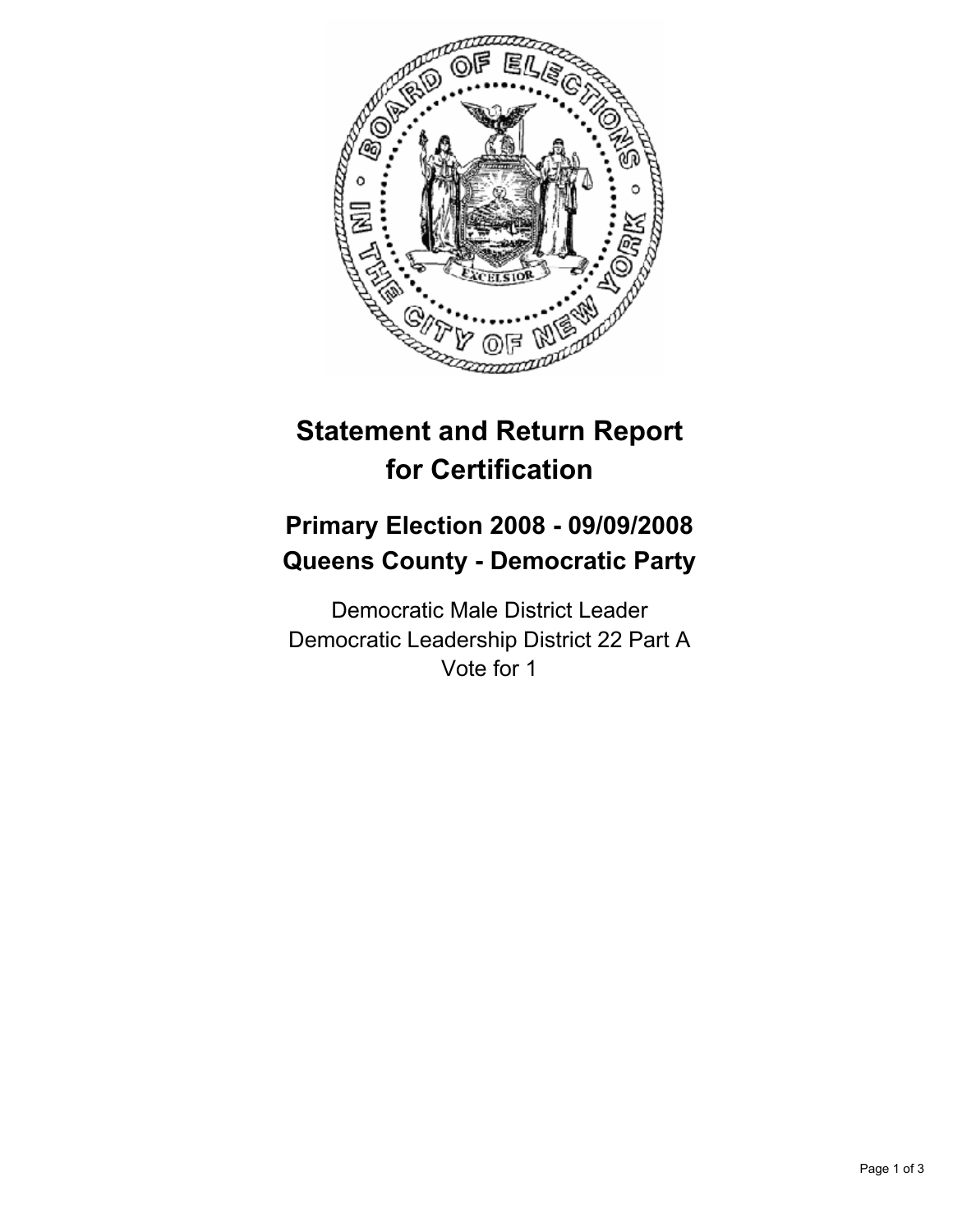

#### **Assembly District 22**

| <b>Total Votes</b>    | 1,630 |
|-----------------------|-------|
| <b>JAMES J TRIKAS</b> | 451   |
| JOHN C LIU            | 1,179 |
| AFFIDAVIT             | 143   |
| ABSENTEE/MILITARY     | 75    |
| <b>EMERGENCY</b>      | 0     |